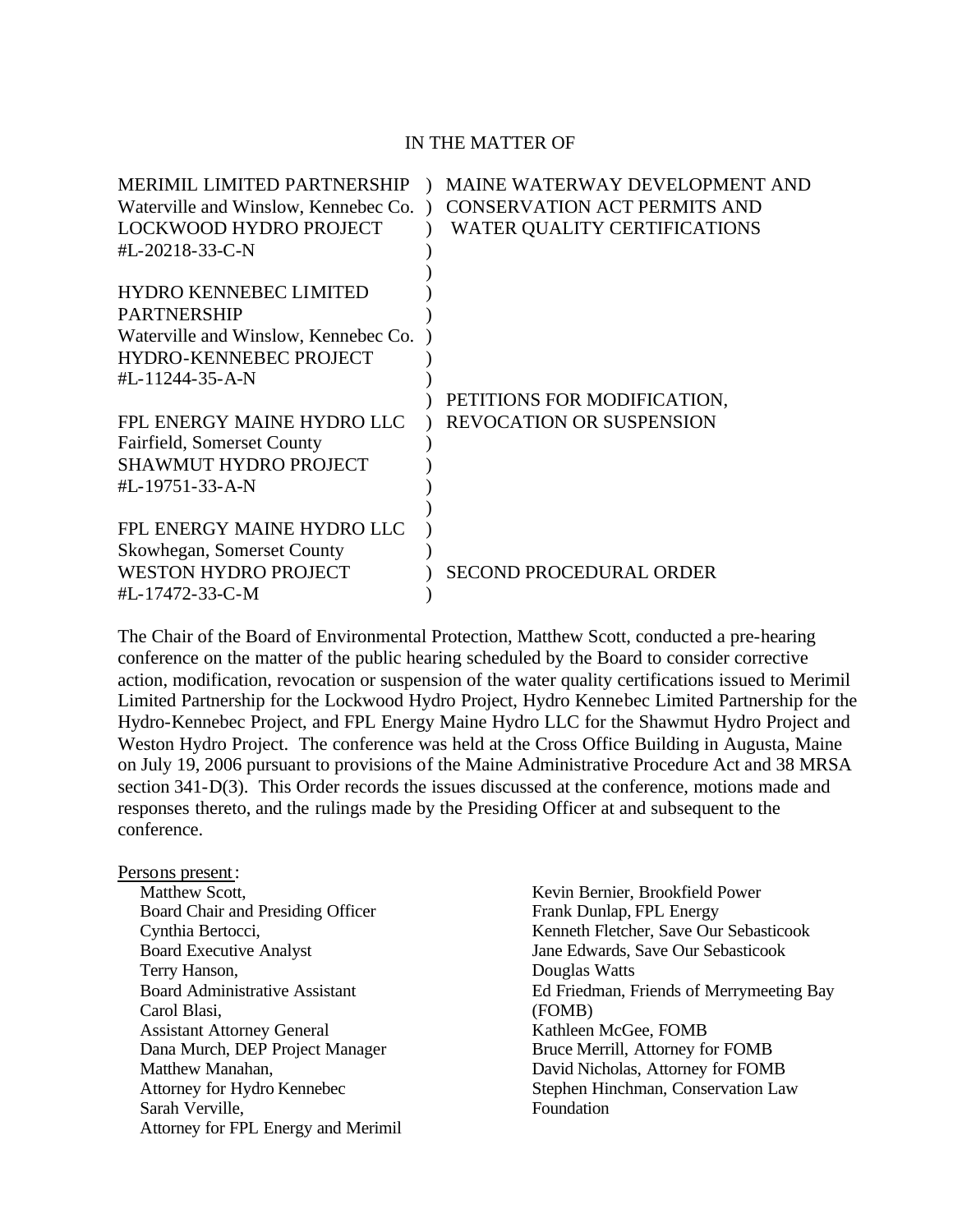| <b>MERIMIL LIMITED PARTNERSHIP</b> | ) MAINE WATERWAY DEVELOPMENT AND |
|------------------------------------|----------------------------------|
| #L-20218-33-C-N                    | ) CONSERVATION ACT PERMITS AND   |
| <b>HYDRO KENNEBEC LIMITED</b>      | ) WATER QUALITY CERTIFICATIONS   |
| #L-11244-35-A-N                    | PETITIONS FOR MODIFICATION,      |
| FPL ENERGY MAINE HYDRO LLC         | <b>REVOCATION OR SUSPENSION</b>  |
| #L-19751-33-A-N                    |                                  |
| #L-17472-33-C-M                    | SECOND PROCEDURAL ORDER          |
|                                    |                                  |

# **1. Purpose of the Conference**

The purpose of the conference was to review the relevant criteria, scope of the hearing, issues to be addressed at hearing, and the procedural rules that will be followed in preparation for, and at, the hearing.

### **2. Service List, Filing Requirements and Attendance**

Parties were reminded that every time any party sends a document to the Board, the party must send a copy to each person on the service list. Department staff, Board staff and counsel to the Board will copy all parties on procedural orders, formal decisions of the Presiding Officer and other similar documents.If any party wishes to change the person designated on the service list, he/she must notify all other persons on the service list.

If there is a deadline for filing of a document, the document must be received by the Department's Augusta office by **4:00 pm** on that date. Filings by telefax and electronic mail are acceptable, provided they are followed by receipt of an original to the Board within five working days. The sender bears the risk that a filing by telefax or electronic mail might not be received by the deadline. The documents may be sent to the other parties on the service list by regular US mail on the due date; certifications are not required. The parties agreed to copy one another by electronic mail on the due date.

Representatives of the licensees and the intervenors shall attend the pre-hearing conferences and the public hearing, and shall adhere to all schedules and deadlines. If unforeseen circumstances make attendance at a conference or a session of the hearing impossible, parties are asked to send a substitute who can speak on behalf of the absent member.

# **3. Scope of the Hearing : FOMB Motion, Discussion and Ruling**

On July 17, 2006 Friends of Merrymeeting Bay filed a Motion to Limit the Scope of Hearing and to Preclude Evidence with regard to two issues. At the conference the dam owners argued that the motion should be denied, and requested an opportunity to file a written response to the motion. The Chairman set a deadline of Wednesday, July 26, 2006 for responses to the motion. The dam owners filed a joint response by letter dated July 26, 2006.

A. Role of Federal Energy Regulatory Commission (FERC): Discussion and Ruling. First, FOMB asks the Board to preclude discussion or consideration of the issue of "whether [FERC] has the ability to amend the dams' FERC licenses in the event the Board modifies the water quality certifications." FOMB asserts that "it is settled that FERC has the authority to amend its license to incorporate the terms of modified water quality certifications." FOMB apparently relies in this assertion on the provision of the Lower Kennebec River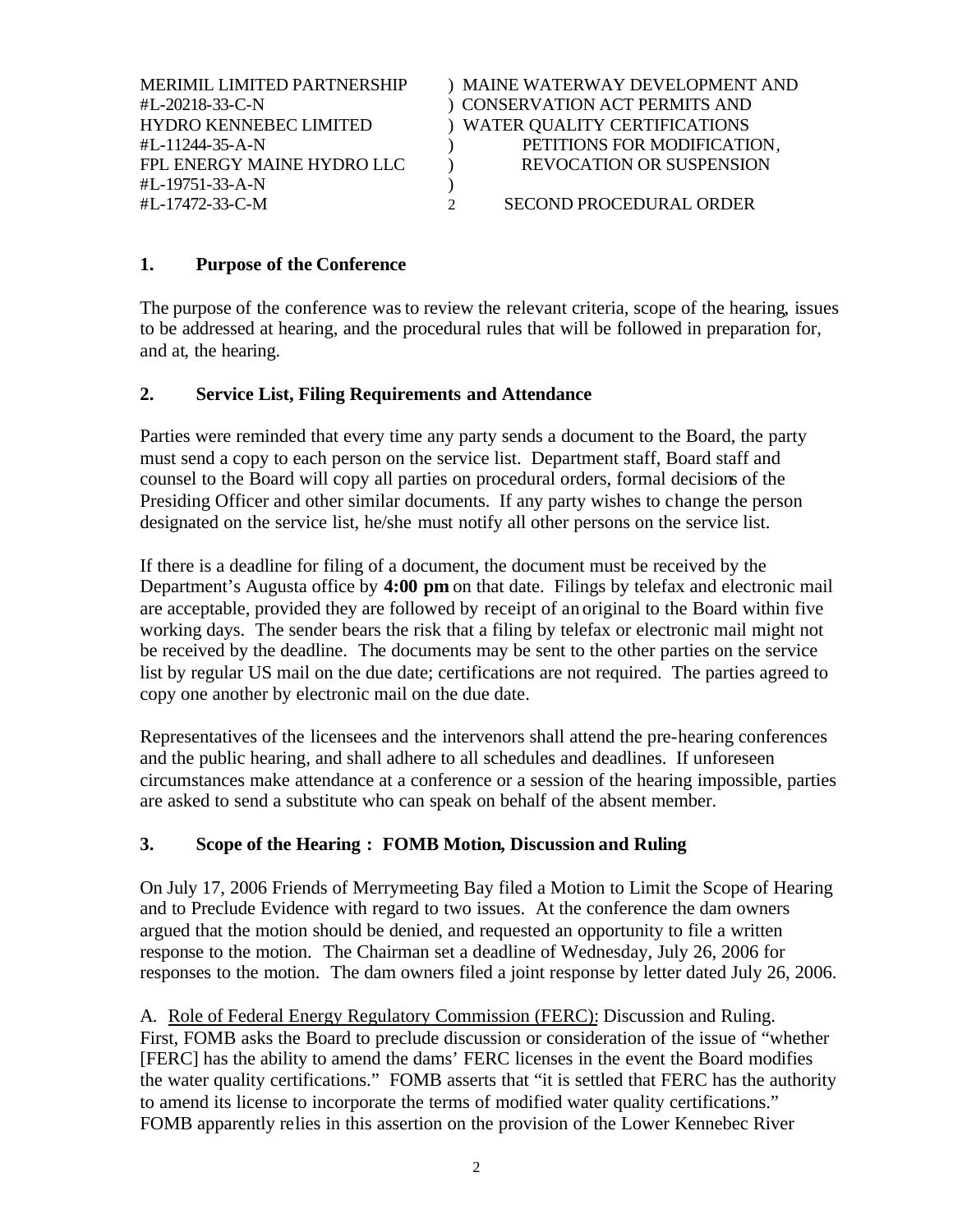| <b>MERIMIL LIMITED PARTNERSHIP</b> | ) MAINE WATERWAY DEVELOPMENT AND |
|------------------------------------|----------------------------------|
| #L-20218-33-C-N                    | ) CONSERVATION ACT PERMITS AND   |
| <b>HYDRO KENNEBEC LIMITED</b>      | ) WATER QUALITY CERTIFICATIONS   |
| #L-11244-35-A-N                    | PETITIONS FOR MODIFICATION,      |
| FPL ENERGY MAINE HYDRO LLC         | <b>REVOCATION OR SUSPENSION</b>  |
| #L-19751-33-A-N                    |                                  |
| #L-17472-33-C-M                    | <b>SECOND PROCEDURAL ORDER</b>   |

Comprehensive Hydropower Settlement Accord (the "KHDG Agreement"), incorporated into the projects' water quality certifications and the FERC licenses, that permits the parties to the agreement to petition FERC to amend the licenses in issue in the event the dam owners and the resource agencies could not reach consensus on upstream or downstream eel passage by June 30, 2002. FOMB argues that this "reopener" permits the Board to "petition FERC to amend the FERC license for the dams," and that such reopeners have been upheld by the courts.

Merimil Limited Partnership, Hydro Kennebec Limited Partnership, and FPL Energy Maine Hydro LLC (collectively the "dam owners") argue that FERC's authority to amend the licenses to incorporate any modification is relevant to the Board's exercise of its discretion in deciding whether to modify the certifications in issue. The dam owners also reject the assertion that the KHDG agreement or water quality certifications contain reopeners that would require FERC to incorporate any modification.

Fundamentally, FOMB's motion raises the issue of what the legal and practical effect of the Board's modification of one or more of the certifications may have, where the certifications do not contain relevant reopener clauses.<sup>1</sup> The Attorney General's Office has counseled the Board during consideration of the petitions to modify that this represents a substantial issue of law that has not yet been tested in court.<sup>2</sup> The Board will rightly want to know, and the dam owners have the right to argue, the possible legal and practical ramifications of any decision the Board may make as it considers whether to exercise its broad discretion in assessing the range of actions available to it under 38 M.R.S.A. § 341-D(3).

FOMB's motion to limit the scope of the hearing with regard to the issue of the legal and practical effect of any modification of the certifications is denied. This includes the issue of FERC's authority to incorporate any modification the Board may make. The parties may submit any further argument they may have on this issue in writing with their pre-filed testimony.

<sup>&</sup>lt;sup>1</sup> The provision in the KHDG agreement referenced by FOMB simply permits the parties to the KHDG agreement, which does not include the DEP or the Board, to request that FERC take action to amend a license to insert appropriate terms and conditions. Even if the BEP or the DEP were such a party, this provision, which arguably reserves *FERC's authority* to amend the license upon receiving such a petition, does not reserve a similar authority to the parties to the agreement. All FERC licenses also include a standard reopener that requires a licensee to take such action as is necessary for the conservation and development of fisheries resources "as may be ordered *by [FERC] upon its own motion or upon the recommendation of [the USFWS] or the fish and wildlife agency or agencies* of any State." This reopener similarly does not reserve any authority to the Board or DEP.

 $2$  The Attorney General's Office has also counseled that FERC is unlikely to find that it is required to incorporate any modification of a certification into a FERC license without a relevant reopener clause in the original certification. *See e.g. Public Utility District No. 1 of Pend Oreille County,* 112 F.E.R.C. P61,055 (July 11, 2005), at 61,412, n. 50 ("[b]ecause the original certification contains no reservation of authority for Washington Ecology to amend it in this manner, and the revisions were issued after the one-year deadline for state action, the Commission is not required to accept the revised certification").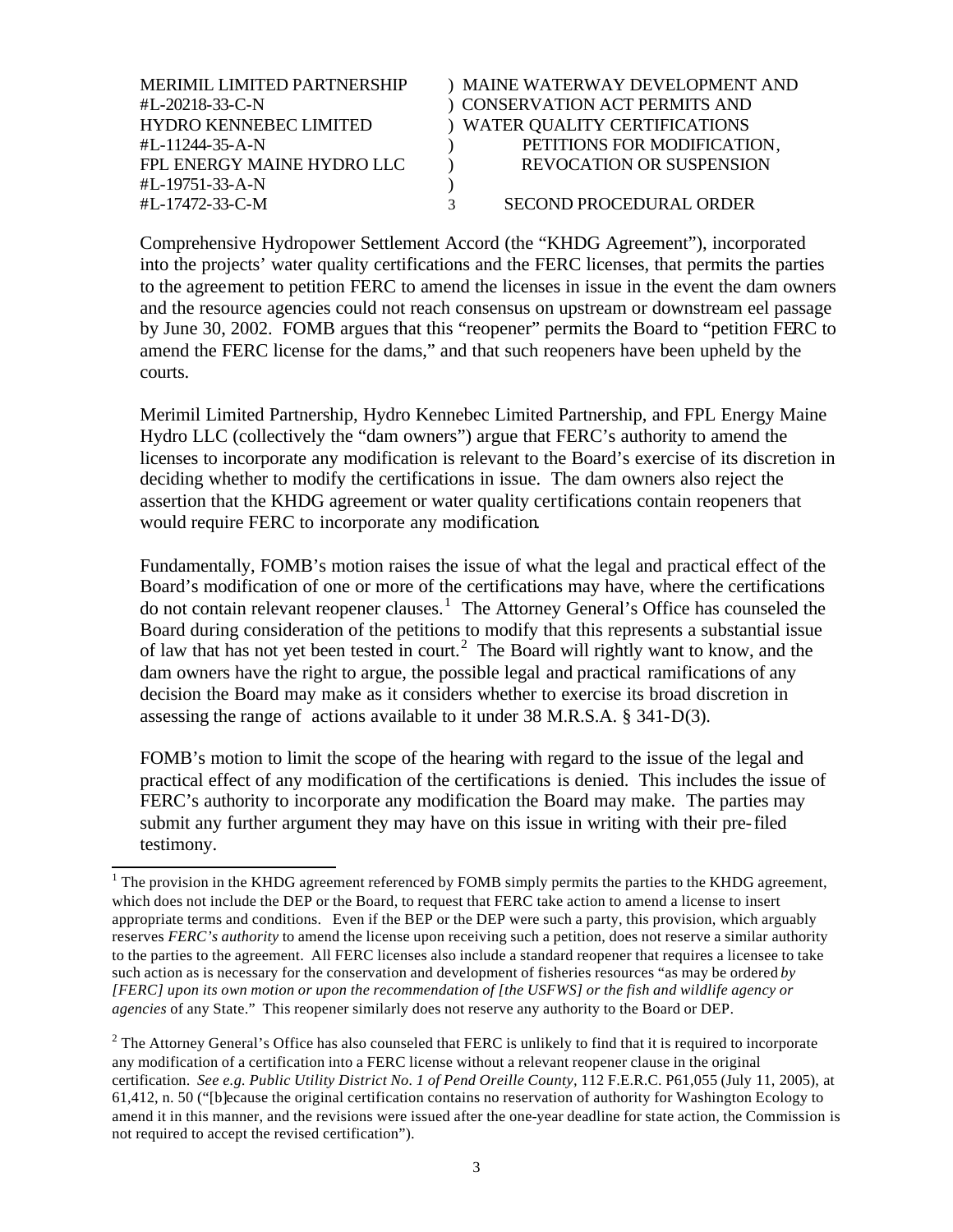| <b>MERIMIL LIMITED PARTNERSHIP</b><br>#L-20218-33-C-N                          | ) MAINE WATERWAY DEVELOPMENT AND<br>) CONSERVATION ACT PERMITS AND                               |
|--------------------------------------------------------------------------------|--------------------------------------------------------------------------------------------------|
| <b>HYDRO KENNEBEC LIMITED</b><br>#L-11244-35-A-N<br>FPL ENERGY MAINE HYDRO LLC | ) WATER QUALITY CERTIFICATIONS<br>PETITIONS FOR MODIFICATION,<br><b>REVOCATION OR SUSPENSION</b> |
| #L-19751-33-A-N<br>#L-17472-33-C-M                                             | SECOND PROCEDURAL ORDER                                                                          |

B. Economic Evidence: Discussion and Ruling. FOMB also moves to preclude evidence regarding the economics of implementing eel and fish protection measures, as being irrelevant to the issues before the Board. Specifically, FOMB argues that economics is irrelevant to the issue of whether water quality standards are being violated. The dam owners have argued that the economics of eel and fish passage measures is relevant to the issue of how any action the Board may take would affect the designated and existing use of hydropower, and thus the antidegradation requirements of State law.

As stated above, the Board has broad discretion under section 341-D(3) whether to take action in this matter, and as to the type of action to take. In light of this, and without knowing what evidence may be introduced, FOMB's motion to preclude evidence of the economics of implementing eel and fish protection measures at this time is denied. This ruling should not be taken, however, as a decision as to the relevance of any such evidence which may be introduced. The Board will make that decision after it has an opportunity to hear all the evidence.

# **4. Impact of Condition Compliance Orders on the Proceeding**

At the conference, Department staff stated that it has requested that the dam owners submit documentation pertaining to eel and fish passage in accordance with the conditions of their water quality certifications as issued by the Department. Staff noted that the dam owners are in the process of responding to the Department request and that the Department anticipates issuing Condition Compliance Orders by early September 2006. Staff noted that the Condition Compliance Orders may address some of the issues raised in the petitions filed by the intervenors in this proceeding. In any event, the information to be submitted in response to the Department's request and the Orders themselves should be considered in this proceeding.

Following a general discussion, all parties agreed that it would be appropriate to hold the public hearing in abeyance until the Condition Compliance Orders have been issued and all appeal periods have run.

Ruling: The Board will hold the public hearing on the water quality certifications in question in abeyance until the Department has issued the Condition Compliance Orders and all appeal periods have run. At that time the Board will revisit the need for a public hearing, the scope of any hearing, and whether and how any appeals of the Condition Compliance Orders should be coordinated with this proceeding.